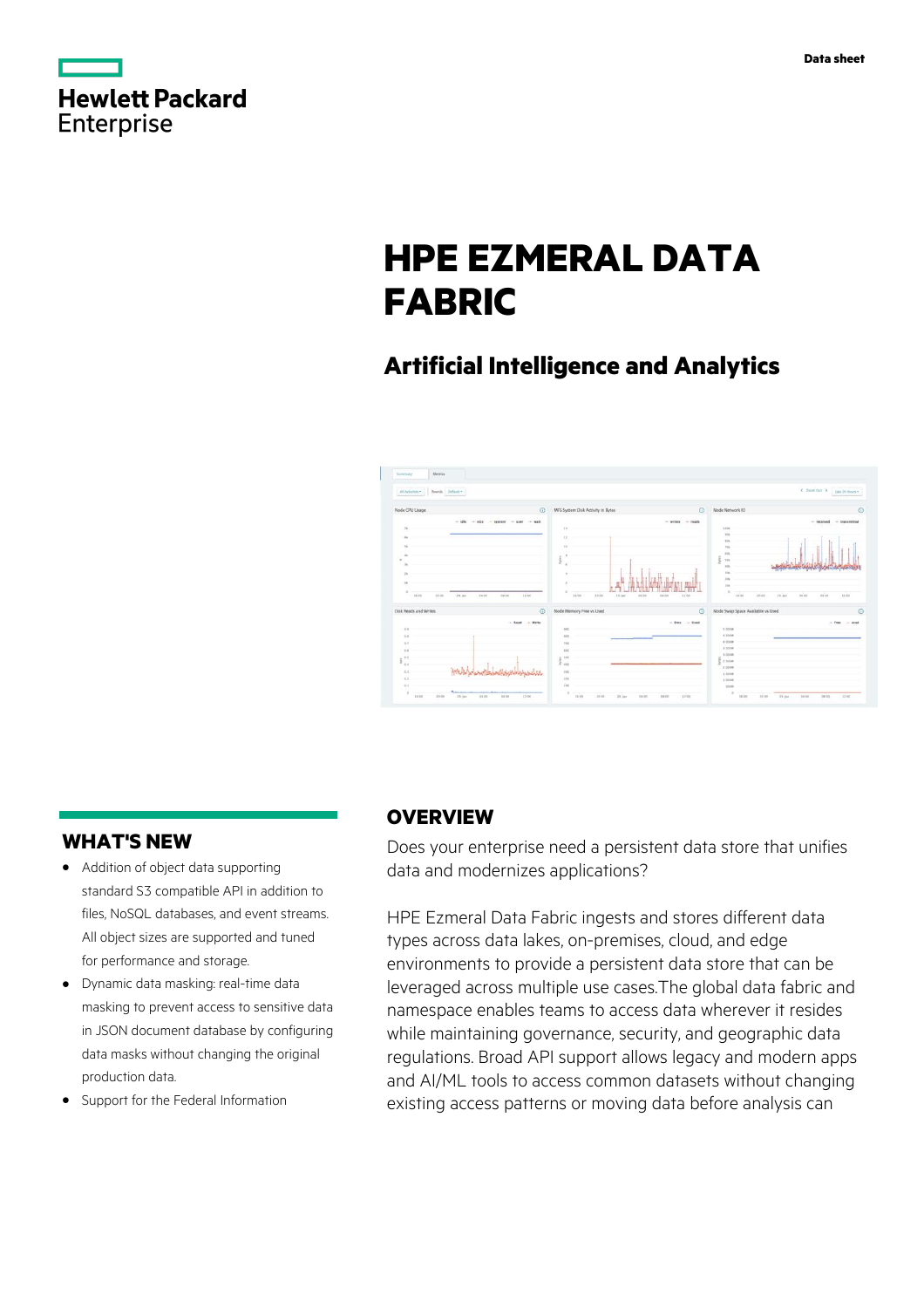Processing Standard (FIPS) for data security and encryption using FIPSapproved cryptographic algorithms.

- **·** Apache Spark 3.1.2 support including Delta lake for analytics on Objects, Files, and NoSQL databases.
- **·** Performance optimization using Remote Direct Memory Access (RDMA) mitigates the TCP/IP problems by copying data directly between virtual memory buffers on two different machines.

begin. Customized for analytics, customers can run Apache™ Spark, Delta Lake, or Livy on top of this foundational layer to achieve enterprise-wide impact. This solution is an excellent starting point for enterprises with a board-level mandate to use data to create a digital advantage for the organization.

### **FEATURES**

### **Single Scalable, Reliable and Performance Data Platform**

HPE Ezmeral Data Fabric features synchronous scaling of files and objects that reduces the need to maintain separate technology stacks and file systems. Multiple data types are stored in the persistent data store.

Single, global namespace simplifies application or interface access to data, regardless of where it resides.

Policy-based replication delivers enterprise-level high availability by reducing single points of failure across multiple nodes, clusters, and racks.

Built-in analytics reduces data copying across multiple systems with in-place data analysis, model refinement, and fast test modifications across edge to cloud.

Automatic load balancing enables multiple applications to access common datasets without congestion and hotspots.

### **Fine-tuned for Analytics by Providing Multiple APIs like Apache Spark SQL, Apache Drill and Hive**

HPE Ezmeral Data Fabric's data store is tuned for advanced analytics, allowing customers to orchestrate both apps and data from a single control plane to increase productivity.

Unified, secure access to a single data store delivers a single source of truth increasing data engineering and data science productivity. Tap into data repositories that are not being managed by HPE Ezmeral Data Fabric to import additional data for experimentation and model training.

Auto-tier policies balance cost and performance by automatically moving data from high-performance to low-cost storage.

Integrated S3 API is combined with HPE Ezmeral Data Fabric technology to deliver performance and scalability of all object sizes.

### **Unified Management for Every Data Type**

HPE Ezmeral Data Fabric utilizes platform-level automation and orchestration with policies to define security, access control, snapshots, mirrors, and replication of volumes, tables, objects, and streams.

Supports multi-protocol access via integrated S3, NFS, POSIX, REST, HDFS, and container storage interface (CSI) APIs to simplify coding and data analytic model architectures.

Point-in-time snapshots create historical records for test/dev experiments as well as process and model validations by data scientists and data engineers.

Delivers flexibility to data science teams to restore entire snapshot or individual files within the snapshot.

### **Integrated platform for CDC and IoT data coming into Event**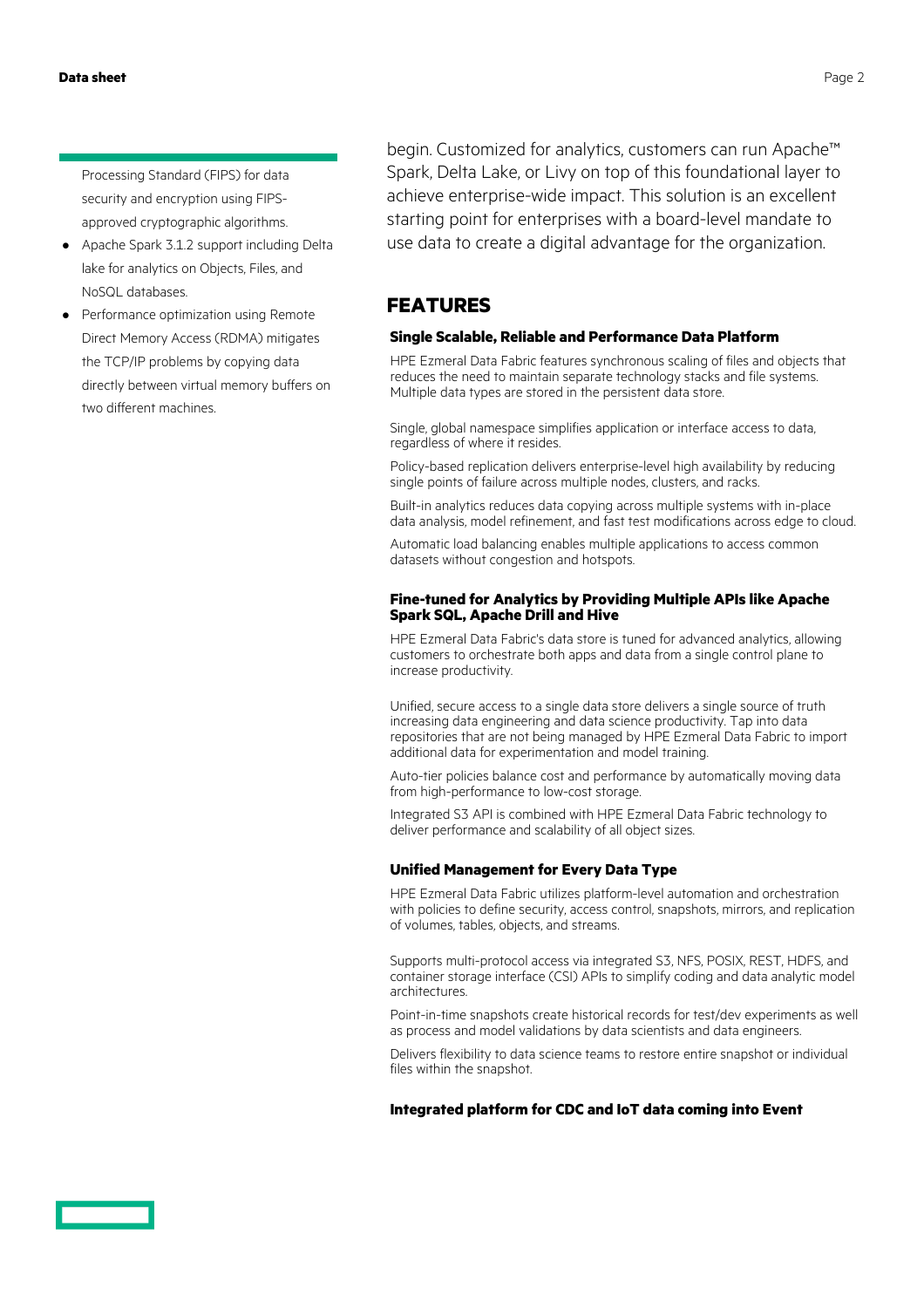### **Streams and then persisting it.**

HPE Ezmeral Data Fabric supports near real-time data ingestion into Event Streams using CDC or IoT data and then allowing transformation and persistence in Files, Objects and/or NoSQL databases.

# **Technical specifications HPE Ezmeral Data Fabric**

Warranty **Warranty Warranty Warranty Warranty Warranty Warranty C** Copyright 2020 Hewlett Packard Enterprise Development LP. The information contained herein is subject to change without notice. The only warranties for Hewlett Packard Enterprise products and services are set forth in the express warranty statements accompanying such products and services. Nothing herein should be construed as constituting an additional warranty. Hewlett Packard Enterprise shall not be liable for technical or editorial errors or omissions contained herein.